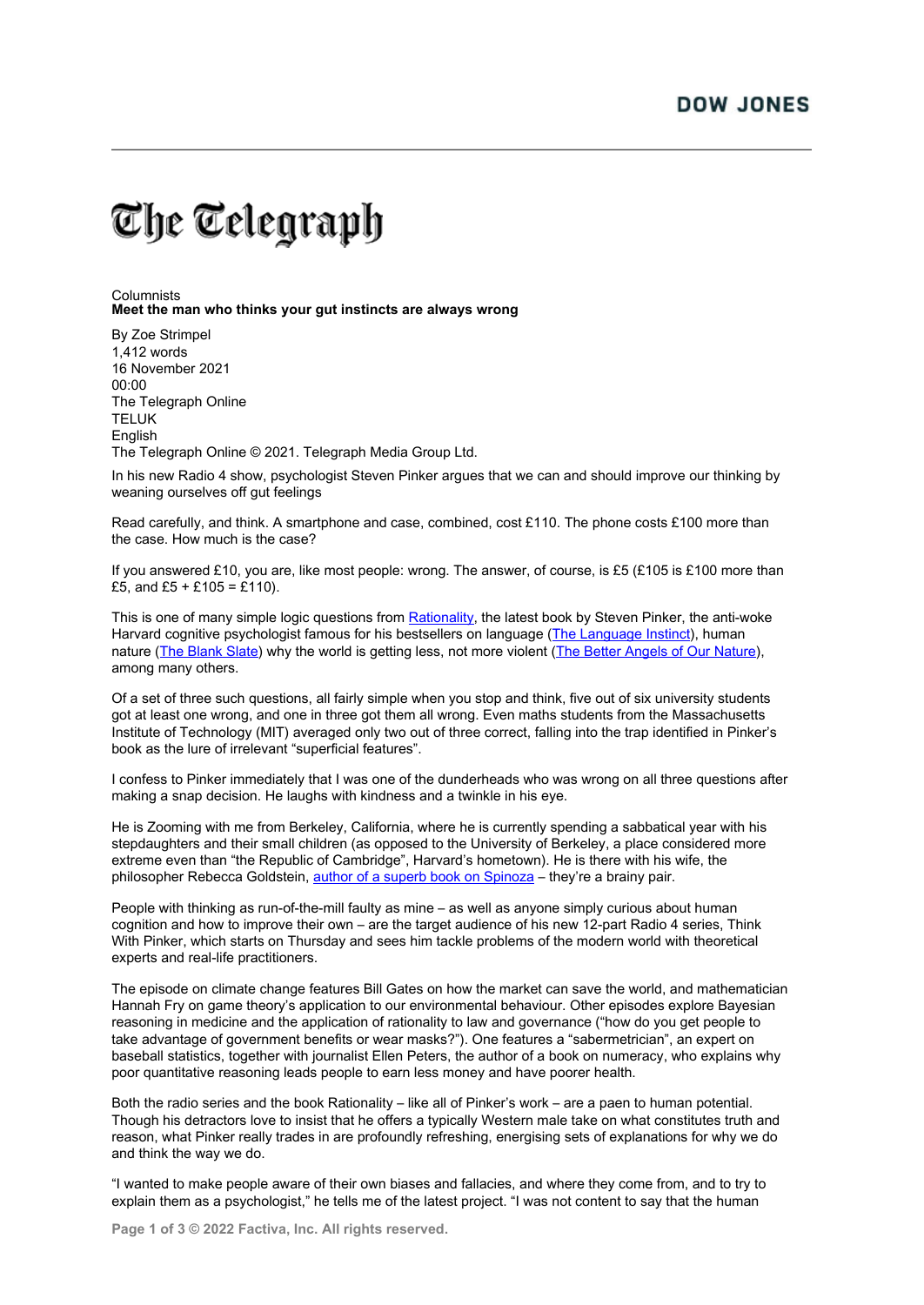brain is this buggy contraption, just a blender machine. I was very clear that human rationality is a genuine phenomenon."

As a species, we are "flagrantly rational… we have transformed the planet, we've doubled our lifespan, we've decimated infant mortality and disease and famine, we've reached the moon, discovered the origins of the universe".

The challenge is to understand why and how this can "coexist with the obvious nonsense that our species is also capable of" – in this list Pinker includes "trolling, disinformation, the New Age receptivity to paranormal woo woo, to astrology, crystal healing, the spread of preposterous fake news and conspiracy theories."

One of Pinker's most pungent takeaways is that intuition, the so-called gut feeling, is very often wrong. It was intuition, for instance, that led me and so many others to the wrong answer on the smartphone problem.

"In particular, when it comes to human expert judgement," says Pinker, "one of the strongest findings in psychology is that you pitch the expert, the stock picker, the psychiatrist, against even a simple formula – we're not even talking about AI algorithms – a formula does better than a judge. Human intuition is easily fooled."

The book, and the radio series, are packed with examples of just the kind of "intuitive" thinking that backfires: the discounting of the future in favour of the present; that winning is better than being right; that things that feel remote don't really exist, and so on.

So is our treasured gut-feeling really useless? Not always, especially when it comes to sizing someone up. "Even if you can't verbally articulate what you like about them," you may be "amalgamating tens or maybe hundreds or thousands of cues, bits of information, adding them up," he says.

And sometimes, irrationality is the best course – in relationships, for example, it is knowing you're loved for your "indescribable unique quirks", rather than a box-ticking exercise, that persuades people to commit.

But in general, we can and should improve our thinking by weaning ourselves off gut feelings. Reading his book, says Pinker, is a good start and when I protest that it is actually quite challenging, he smiles patiently but not without a steely gleam in his eye: "The reader should be prepared to put in some mental effort. That's their part of the bargain. My part of the bargain if they put in the effort, I'll have done the work so that it will be understandable."

For some, a second reading will be needed, but it's true: Pinker writes like a dream, with Orwellian clarity, and this makes puzzling over his explanations fun. But I wonder what it's like, in everyday life, being so aware of the mechanisms behind the way humans speak, think and act. Does it cause Pinker paralysis?

"Sometimes. I'm agonising over a decision as we speak. I'm not impulsive, I give decisions a lot of thought and it may be to my disadvantage in holding, say, executive positions, which I have rarely held in my career. The number of decisions would paralyse me, unlike a good friend of mine who has held a number of these positions, and he said, and I was kind of astonished by this – it's not the way I think – if a decision is really difficult that means that both alternatives have advantages, it kind of doesn't matter which one you choose, because both are good, so I don't spend that much time on decisions. And I thought that's why he's a department chairman and institute president and I'm not."

Being a rational thinker also translates into a healthy physical regime: having grown up in an era when "men would drop like flies" from heart attacks, Pinker has "exercised regularly for 40 years" – he's a particularly avid cyclist in his summer home of Cape Cod. He sticks to a low-fat diet, has never smoked and "weighs myself every morning".

Finally, I ask Pinker whether rationality can be used in solving life's trickiest dilemmas, those that don't have right and wrong answers, such as whether to have a child. He says yes. "It's going to sound really nerdy," but if you were so inclined (few are, as he acknowledges), there is "in theory" a way to calculate even the child question: "you multiply the risk by the utility, that is the pleasure or pain, you add them up, each of the two choices, and you choose the choice with the higher sum".

If nerdiness is the essence of the Pinkerian universe, then I want more of it, feeling clearly, as we end the call, that harnessing reason is not just useful in all kinds of ways both personal and universal, but a wondrous property of being human.

Think with Pinker starts on Thursday at 4pm on Radio 4

Has trusting your gut instinct led to favourable outcomes? Share your experience in the comments section below